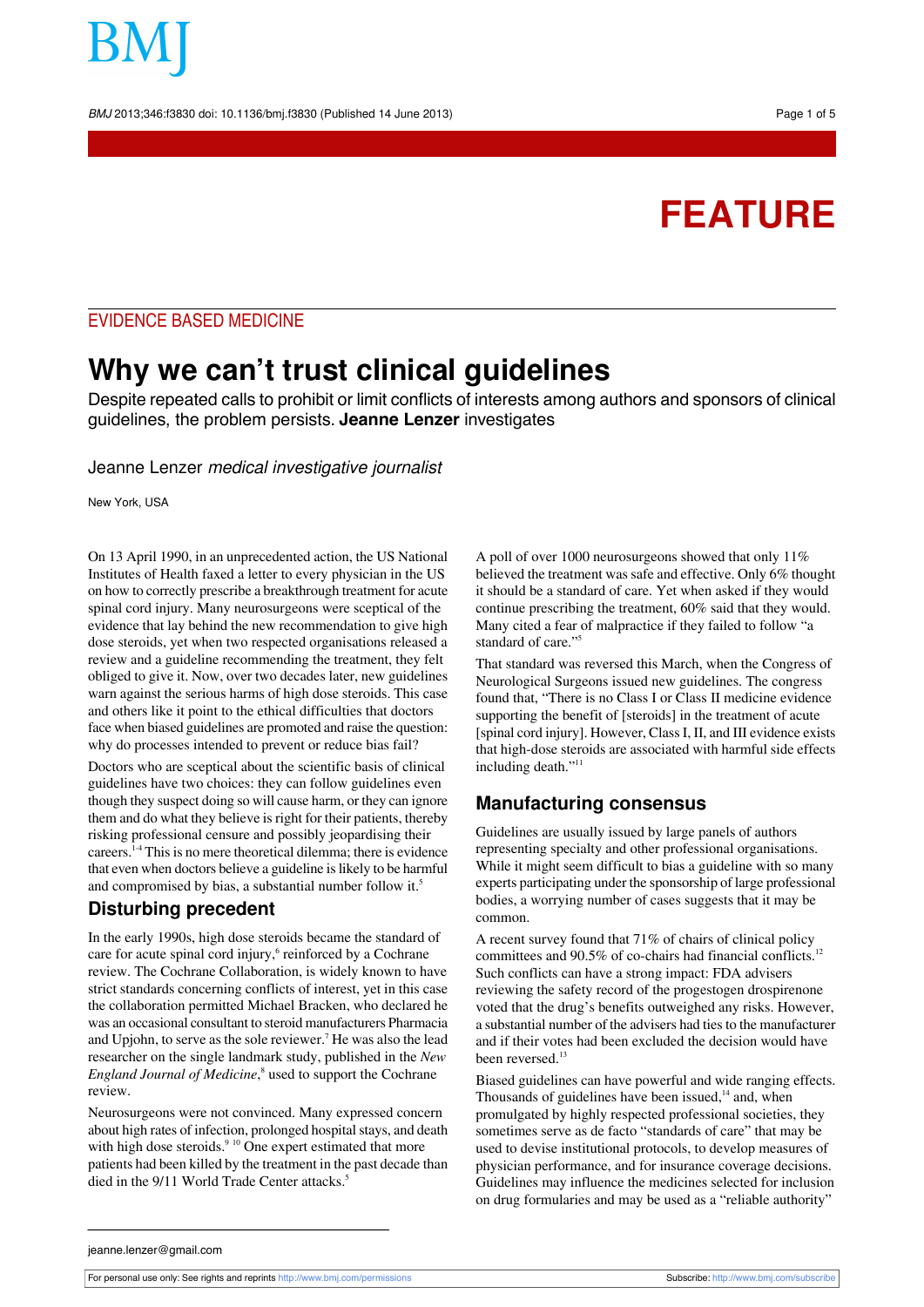to support expert testimony in malpractice suits.<sup>4</sup> Eighty four per cent of doctors say they are concerned about industry influence over clinical guidelines, $12$  yet the fear of malpractice suits puts many in an untenable position of following guidelines they believe are flawed or dangerous to patients.

Despite repeated calls to prohibit or limit conflicts of interests among guideline authors<sup>15</sup> 16 and their sponsors, most guideline panellists have conflicts, $17$  making the guidelines they issue less than reliable.

#### **Exuberant claims for alteplase in stroke**

A similar scenario may be playing out for the use of the thrombolytic drug alteplase in acute stroke. Earlier this year, the American College of Emergency Physicians with the American Academy of Neurology (jointly)<sup>18</sup> and the American Heart Association,<sup>19</sup> separately, issued grade A level of evidence guidelines for alteplase in acute stroke. The simultaneous recommendation by three respected professional societies would seem to indicate overwhelming support for the treatment and consistent evidence. However, an online poll of 548 emergency physicians showed that only 16% support the new guidelines.<sup>20</sup> Although the poll was not scientific, other surveys show substantial scepticism among emergency physicians and the treatment remains contentious.<sup>21-27</sup>

Guideline authors say that opposition to the guidelines is insubstantial. Andy Jagoda, a member of the guideline committee and professor and chair of emergency medicine at Mount Sinai School of Medicine, said that "almost all" resident physicians "believe in tPA [alteplase] for stroke." Another guideline author, Steven R Messe, assistant professor of neurology at the Hospital of the University of Pennsylvania and the Pennsylvania Hospital, told the *BMJ* that "only a small, vocal minority [of emergency physicians] are opposed."

An earlier survey claimed that emergency physicians don't oppose alteplase for stroke. At a glance, the claim seemed justified: the poll found that 83% of the doctors surveyed said they would give the treatment.<sup>21</sup> However, when asked whether "the science supports the use of tPA [alteplase]," only 49% agreed.

Alteplase was approved for acute stroke after the 1995 National Institutes of Neurologic Diseases and Stroke (NINDS) trial showed a 13% absolute reduction in disability.<sup>28</sup> Advocates quickly began to promote the treatment with exuberant claims. The American Heart Association said it could "save lives," a claim the organisation was forced to withdraw in 2002 when it was pointed out that no study had shown a mortality benefit.<sup>29</sup> In 2007, leading stroke experts with industry ties repeated the "saves lives" claim in the *New York Times*, suggesting that far too few stroke patients were receiving the drug, largely because of resistance among emergency physicians. The newspaper later published a brief correction stating there was no evidence to support the claim that the drug saved lives.<sup>30</sup>

But as with steroids for acute spinal cord injury, claims of benefit rest on science that is contested. Sceptics say that baseline imbalances, the use of subset analyses, and chance alone could account for the claimed benefit.<sup>24 26 31-33</sup> They also note that only two of 12 randomised controlled trials of thrombolytics have shown benefit and five had to be terminated early because of lack of benefit, higher mortality, and significant increases in brain haemorrhage.<sup>33</sup>

In addition, the guideline committee did not include the largest study of the treatment to date in its analysis. Messe, who was one of the guideline's authors and a spokesperson until April

2011 for Boehringer Ingelheim, Genentech's European marketing partner, told the *BMJ* that the joint panel did not include the International Stroke Treatment-3 (IST-3) Trial because the outcome "showed a benefit" among subgroups and because the patients treated were not the same population as in the NINDS trial. However, the effect on the primary outcome in IST-3 (treatment of stroke from 0-6 hours) was actually negative, and the claimed benefits were based on secondary, exploratory analyses. When this was pointed out, Messe acknowledged that the primary outcome was negative and said, "No one has claimed, nor do we recommend, treatment up to 6 hours."

The new grade A recommendation by the American College of Emergency Physicians is seen as particularly surprising because emergency physicians have been the strongest critics of the treatment. In a survey of 1105 emergency doctors, 40% said they were "not likely to use" alteplase for acute stroke even under the ideal conditions recommended by the NINDS protocol.34 Two thirds of those doctors cited the risk of symptomatic intracerebral haemorrhage as the factor that most concerned them. A quarter cited the lack of clear treatment benefit.<sup>34</sup> Their concerns seem understandable in light of a Cochrane review of pooled effects that showed alteplase increased fatal intracerebral haemorrhage nearly fourfold, and that thrombolytics overall were associated with a significant increase in mortality by the end of follow-up, representing an extra 30 deaths per 1000 treated patients.<sup>35</sup>

Curt Furberg, a prominent methodologist and former Food and Drug Administration adviser, told the *BMJ*: "The most powerful evidence comes from the Cochrane pooled analysis." Furberg objected to the use of subgroup analyses to prove benefit, saying, "When clinical trial results are heterogeneous, it's important to look at the totality of evidence. You should never draw firm conclusions from post hoc analyses. You can't just select data that supports the thesis you like by asking, 'How do the results look at 2 hours? How about 2 hours and 10 minutes? How about 3 hours?' By chance alone you will find something thatsupports your bias."

#### **Best guidelines influence can buy: how it happens**

Proponents of alteplase have launched projects to ensure uptake of the guidelines in the US, such as the development of "stroke certified hospitals," which require hospitals to commit resources to enable rapid administration of alteplase to eligible stroke patients. Since ambulances divert patients with suggestive symptoms to stroke certified hospitals, the project has substantial financial ramifications. These efforts, and others like the "Brain Attack" campaign, have been actively supported by the American Heart Association and American Stroke Association, which "partnered" with the Joint Commission (a quasi-governmental agency that accredits hospitals) to promote hospital stroke certification. Genentech, Boehringer Ingelheim and Novo Nordisk, which market alteplase, have contributed tens of millions of dollars to the associations.

In its newly released guidelines, the American Heart Association states that it "makes every effort to avoid any actual or potential conflicts of interest that may arise as a result of . . . a business interest of a member of the writing panel." However, according to their conflict of interest disclosure statements, 13 of the 15 authors had ties to the manufacturers of products to diagnose and treat acute stroke; 11 had ties to companies that market alteplase.19 In 2010, two years after the association launched this guideline panel, it revised its financial conflicts policy; in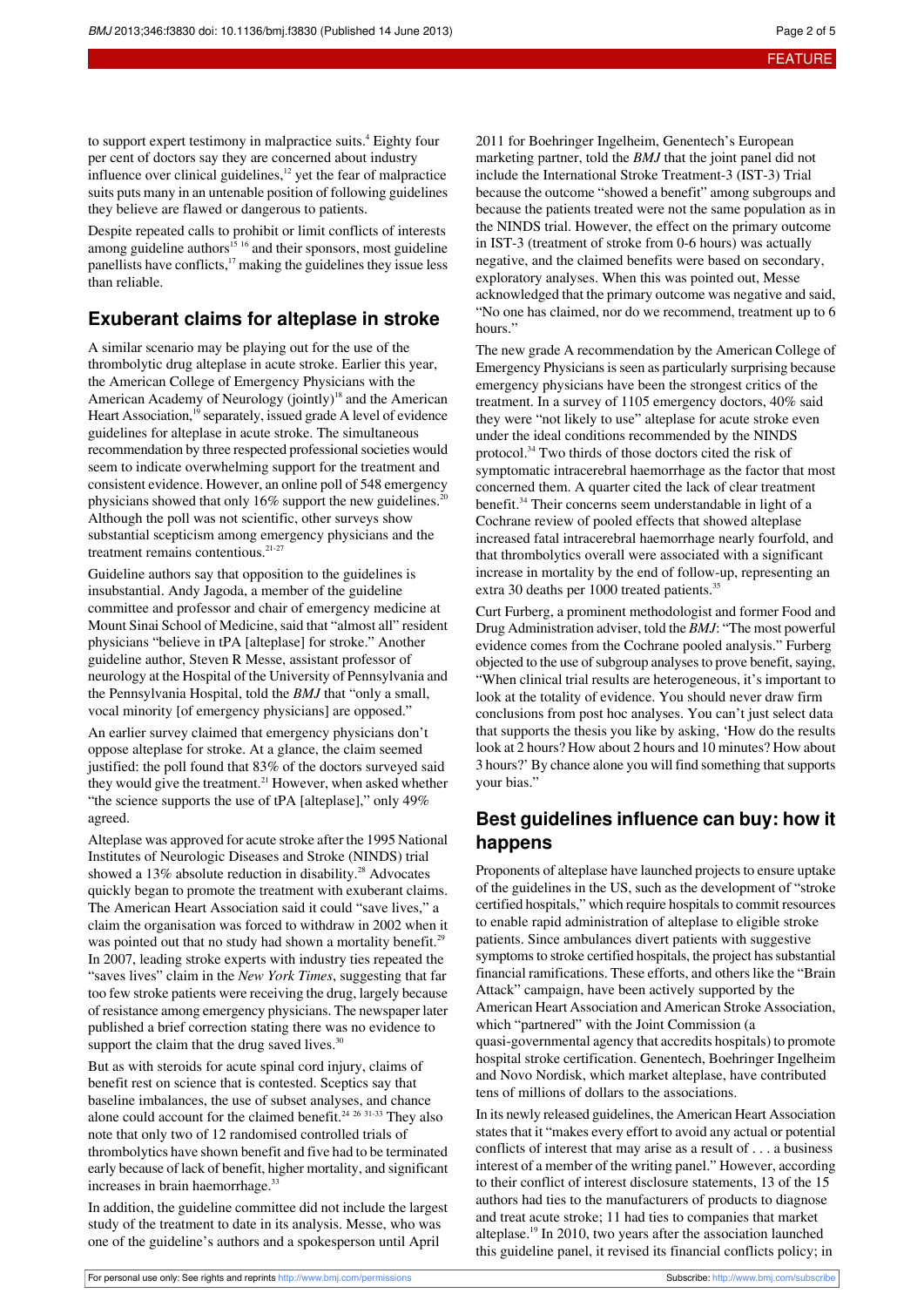the future, neither committee chairs nor the majority of its guideline writing members may have any relevant ties to industry.

Concern about the credibility of guidelines led the Institute of Medicine to recommend that ideally no guideline authors should have financial conflicts of interest.<sup>14</sup> If individuals who have professional conflicts that can't be divested (for example, specialists whose career depends on treating a certain condition) are included, the institute recommends that they "should represent not more than a minority" of the panellists.<sup>14</sup>

In the guidelines issued jointly by the American College of Emergency Physicians and the American Academy of Neurology, three of eight panellists disclosed ties to the manufacturers. However, seven had either direct ties to the manufacturer or indirect ties, knowingly or not, through affiliations with the Foundation for Education and Research in Neurological Emergencies (FERNE), which provides unrestricted continuing medical education grants (table[⇓\)](#page-4-0). Guideline readers were unlikely to know that according to its 2008 tax return, 100% of the \$97 000 donated to the foundation that year came from drug companies, including \$50 000 from Genentech. The foundation president and founder, Edward P Sloan, is an outspoken advocate of alteplase for stroke.<sup>36</sup>

For all guidelines, the overwhelming majority of committee chairs and cochairs have ties to industry,<sup>12</sup> and selection of panellists with desired viewpoints can make a wished for outcome a foregone conclusion. Committee stacking may be one of the most powerful and important tools to achieve a desired outcome. Seven of the eight panellists had previously published or lectured on the merits of alteplase for stroke. The eighth panellist, Robert Wears, described himself as an "agnostic" but added that he was "surprised" that he was named as an author since he had resigned from the committee six years earlier. Not one sceptic was included on the panel*.* In response to a question about whether any known sceptics were invited to be on the committee, a spokesperson for the American Academy of Neurology said, "A potential panel member's opinion on a topic does not determine eligibility for participation on an American Academy of Neurology guideline author panel. The guideline development process is evidence based."

Wears, a highly respected methodologist and professor of emergency medicine at the University of Florida Health Sciences Center, had been the methodologist for the committee. He told the *BMJ* that he resigned in part because he was growing increasingly "disillusioned" with the guideline process. When asked why Wears' name appeared as one of the committee members, Rhonda Whitson, clinical practice manager for the college told the *BMJ,* "He may have thought his role on the tPA panel ended sooner than it did . . . However, he did participate throughout the project as needed for his role."

A spokesperson for the *Annals of Emergency Medicine,* which published the clinical policy, explained how Wears' name was able to appear in the journal. She told the *BMJ* that it does not peer review the college's clinical policies; nor does it vet the authors or members of the development panel.

#### **Widespread problem**

Many other conflicted guidelines have come to light in recent years. In 2006, the *New England Journal of Medicine* published an article warning against aggressive treatment of anaemia with erythropoietin in patients with kidney disease. Patients treated aggressively had increased rates of heart failure and need for dialysis.37 Yet guidelines issued in 2007 by the National Kidney Foundation, which received multimillion dollar donations from

companies that make erythropoietin, recommended aggressive treatment that would increase the number of patients receiving the drug. $3$ 

In 2004, newly issued cholesterol guidelines greatly expanded the number of people for whom treatment is recommended. A firestorm broke out when it was learnt that all but one of the guideline authors had ties to the manufacturers of cholesterol lowering drugs.<sup>39</sup>

Yet these and other guidelines continue to be followed despite concerns about bias, because as one lecturer told a meeting on geriatric care in the Virgin Islands earlier this year, "We like to stick within the standard of care, because when the shit hits the fan we all want to be able to say we were just doing what everyone else is doing—even if what everyone else is doing isn't very good."

Competing interests: I have read and understood the BMJ Group policy on declaration of interests and have no relevant interests to declare. Provenance and peer review: Commissioned; not externally peer reviewed.

- Cundiff D. The story behind a whistleblower doctor license reinstatement hearing. KevinMD.com, 6 January 2010. [www.kevinmd.com/blog/2010/01/story-whistleblower](http://www.kevinmd.com/blog/2010/01/story-whistleblower-doctor-license-reinstatement-hearing.html)[doctor-license-reinstatement-hearing.html.](http://www.kevinmd.com/blog/2010/01/story-whistleblower-doctor-license-reinstatement-hearing.html)
- 2 Garber AM. Evidence-based guidelines as a foundation for performance incentives. *Health Aff (Millwood)* 2005;24:174-9.
- 3 Timmermans S, Mauck A. The promises and pitfalls of evidence-based medicine. *Health Aff (Millwood)* 2005;24:18-28.
- 4 Molloy S, Middleton F, Casey AT. Failure to administer methylprednisolone for acute traumatic spinal cord injury—a prospective audit of 100 patients from a regional spinal injuries unit. *Injury* 2002;33:575-8.
- 5 Lenzer J. NIH secrets: study break. *New Republic* 2006 Oct 6. [www.newrepublic.com/](http://www.newrepublic.com/article/national-institutes-health-fred-geisler-spinal-cord) [article/national-institutes-health-fred-geisler-spinal-cord.](http://www.newrepublic.com/article/national-institutes-health-fred-geisler-spinal-cord)
- 6 Canadian Association of Emergency Physicians. Steroids in acute spinal cord injury. *CJEM* 2003;5:7-9.
- 7 Bracken MB. Steroids for acute spinal cord injury. *Cochrane Database Syst Rev* 2009;1:CD001046. Bracken M, Shepard MJ, Collins WF, Holford TR, Young W, Baskin DS, et al. A
- randomized, controlled trial of methylprednisolone or naloxone in the treatment of a spinal-cord injury. *N Engl J Med* 1990;323:1207-9.
- 9 Nesathurai S. Steroids and spinal cord injury: revisiting the NASCIS 2 and NASCIS 3 trials. *J Trauma* 1998;45:1088-93.
- 10 Coleman WP, Benzel D, Cahill DW, Ducker T, Geisler F, Green B, et al. A critical appraisal of the reporting of the National Acute Spinal Cord Injury Studies (II and III) of methylprednisolone in acute spinal cord injury. *J Spinal Disord* 2000;13:185-99.
- 11 Hurlbert RJ, Hadley MN, Walters BC, Aarabi B, Dhall SS, Gelb DE, et al. Pharmacological therapy for acute spinal cord injury. *Neurosurgery* 2013;72:93-105.
- 12 Kung J. Failure of clinical practice guidelines to meet institute of medicine standards: two more decades of little, if any, progress. *Arch Intern Med* 2012;172:1628-33.
- 13 Lenzer J, Epstein K. The Yaz men. *Washington Monthly* 2012 Jan 9. [www.](http://www.washingtonmonthly.com/ten-miles-square/2012/01/the_yaz_men_members_of_fda_pan034651.php) [washingtonmonthly.com/ten-miles-square/2012/01/the\\_yaz\\_men\\_members\\_of\\_fda\\_](http://www.washingtonmonthly.com/ten-miles-square/2012/01/the_yaz_men_members_of_fda_pan034651.php) [pan034651.php.](http://www.washingtonmonthly.com/ten-miles-square/2012/01/the_yaz_men_members_of_fda_pan034651.php)
- 14 Institute of Medicine. Clinical practice guidelines we can trust. National Academies Press, 2011.
- 15 Ransohoff DF, Pignone M, Sox HC. How to decide whether a clinical practice guideline is trustworthy. *JAMA* 2013;309:139-40.
- 16 Guyatt G, Akl EA, Hirsh J, Kearon C, Crowther M, Gutterman D, et al. The vexing problem of guidelines and conflict of interest: a potential solution. *Ann Intern Med* 2010;152:738-41.
- 17 Gale EA. Conflicts of interest in guideline panel members. *BMJ* 2011;343:d5728. Clinical policy: use of intravenous tPA for the management of acute ischemic strok
- the emergency department. *Ann Emerg Med* 2013;61:225-43.
- 19 Jauch EC, Saver JL, Adams HP Jr, Bruno A, Connors JJ, Demaerschalk BM, et al. Guidelines for the early management of patients with acute ischemic stroke: a guideline for healthcare professionals from the American Heart Association/American Stroke Association. *Stroke* 2013;44:870-947.
- 20 Poll on support for new guidelines on tPA for stroke. *SurveyMonkey* 2013. [www.](http://www.surveymonkey.com/s/CBF2ZDB) [surveymonkey.com/s/CBF2ZDB.](http://www.surveymonkey.com/s/CBF2ZDB)
- 21 Scott PA, Xu Z, Meurer WJ, et al. Attitudes and beliefs of Michigan emergency physicians toward tissue plasminogen activator use in stroke: baseline survey results from the Increasing Stroke Treatment through Interactive behavioral Change Tactic (INSTINCT) Trial hospitals. *Stroke* 2010;41:2026-32.
- 22 Fatovich DM. Believing is seeing: stroke thrombolysis remains unproven after the third international stroke trial (IST-3). *Emerg Med Australas* 2012;24:477-9.
- 23 Hoffman JR, Cooper RJ. How is more negative evidence being used to support claims of benefit: the curious case of the third international stroke trial (IST-3). *Emerg Med Australas* 2012;24:473-6.
- 24 Hoffman JR, Schriger DL. A graphic reanalysis of the NINDS Trial. *Ann Emerg Med* 2009;54:329-36.
- 25 Klauer K. History repeating: questioning tPA. *Emerg Physicians Monthly* , 2012 Nov. [www.epmonthly.com/columns/in-my-opinion/history-repeating-questioning-tpa/.](http://www.epmonthly.com/columns/in-my-opinion/history-repeating-questioning-tpa/)
- 26 Newman D. The guideline, the science, and the gap. Scientific medicine and research translation.17 April 2013. [http://smartem.org/content/guideline-science-and-gap.](http://smartem.org/content/guideline-science-and-gap)
- 27 Newman DH, Shreves AE. Thrombolysis in acute ischaemic stroke. *Lancet* 2012;380:1053-4; author reply 1054-5.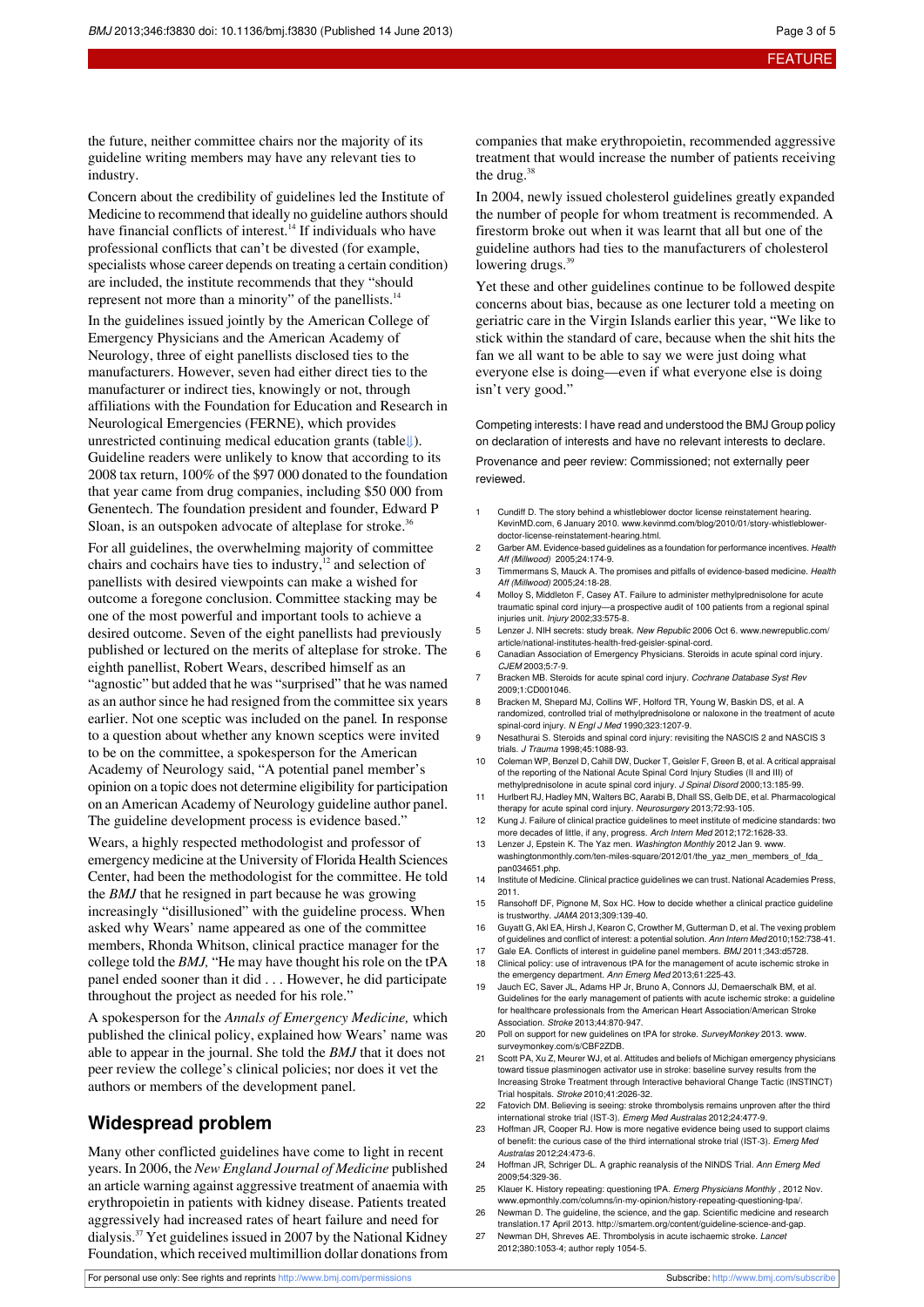- 28 National Institute of Neurological Disorders. Stroke rt PASSG. Tissue plasminogen activator for acute ischemic stroke. *N Engl J Med* 1995;333:1581-7.
- 29 Lenzer J. Alteplase for stroke: money and optimistic claims buttress the "brain attack" campaign. *BMJ* 2002;324:723-9.
- 30 Kolata G. Lost chances for survival, before and after stroke. *New York Times* 2007 May 28. [www.nytimes.com/2007/05/28/health/28stroke.html.](http://www.nytimes.com/2007/05/28/health/28stroke.html)
- 31 Radecki RP. Skepticism about thrombolytics in stroke is not unreasonable. *Nat Rev Neurol* 2011;8:176.
- 32 Fatovich DM. Response to the recent best evidence topic on the use of thrombolysis in stroke. *Emerg Med J* 2012;29:82.
- 33 Newman D. Thrombolytics for acute ischemic stroke. TheNNT.com 2012. [www.thennt.](http://www.thennt.com/nnt/thrombolytics-for-stroke/) [com/nnt/thrombolytics-for-stroke/.](http://www.thennt.com/nnt/thrombolytics-for-stroke/)
- 34 Brown DL, Barsan WG, Lisabeth LD, Gallery ME, Morgenstern LB. Survey of emergency physicians about recombinant tissue plasminogen activator for acute ischemic stroke. *Ann Emerg Med* 2005;46:56-60.
- 35 Wardlaw JM, Murray V, Berge E, Del Zoppo GJ. Thrombolysis for acute ischaemic stroke. *Cochrane Database Syst Rev* 2009;4:CD000213.
- 36 Sloane EP. Clinical Use of tPA in acute ischemic stroke. [www.uic.edu/com/ferne/pdf/](http://www.uic.edu/com/ferne/pdf/chile1103/sloantpa_acep_chile1103_lecture.pdf) [chile1103/sloantpa\\_acep\\_chile1103\\_lecture.pdf.](http://www.uic.edu/com/ferne/pdf/chile1103/sloantpa_acep_chile1103_lecture.pdf)
- 37 Singh AK, Szczech L, Tang KL, Barnhart H, Sapp S, Wolfson M, et al. Correction of anemia with epoetin alfa in chronic kidney disease. *N Engl J Med* 2006;355:2085-98.
- 38 Armstrong D. Medical journal spikes article on industry ties of kidney group. *Wall Street Journal* 2006 Dec 26. <http://online.wsj.com/article/SB116709354076459273.html>.
- 39 Abramson JE, Barnard RJ, Barry HC, Bezruchka S, Brody H, Brown DL, et al. E.petition to the National Institutes of Health seeking and independent review panel to re-evaluate the national cholesterol education project guidelines. 2004. [http://cspinet.org/new/pdf/](http://cspinet.org/new/pdf/finalnihltr.pdf) finalnihltr.pdf

#### Cite this as: *BMJ* 2013;346:f3830

© BMJ Publishing Group Ltd 2013